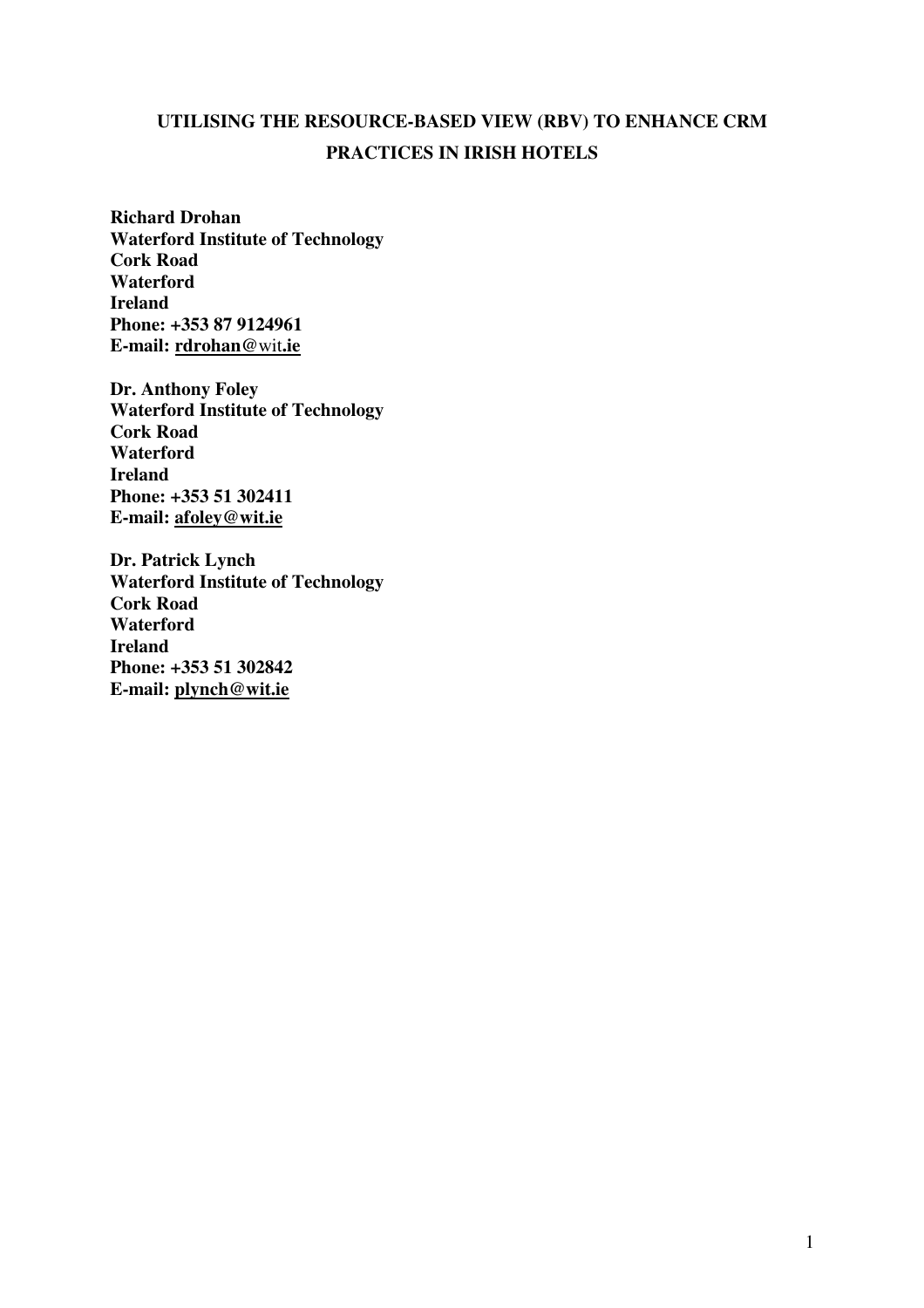## **ABSTRACT**

Irish hotels face many challenges: a rapidly increased bed capacity, poor 'value for money', and the global economic decline (IHF, 2009). In addition, hotel guests have heightened expectations of the quality of their experiences, and are expressing their opinions through travel sites like tripadvisor.com. This reinforces the need articulated in national strategy to enhance the business capability of Irish tourism firms (Fáilte Ireland, 2004; Irish Tourism Policy Review Group, 2003) and, in particular, the impetus for Irish hoteliers to establish and maintain meaningful and durable guest relationships.

Customer Relationship Management (henceforth CRM) represents the organisation's ability to create and maintain profit maximising relationships with its customers (Zablah et al., 2004). Indeed, CRM is crucial for increasing visitor loyalty (Sigala, 2005). However, not all CRM programmes have succeeded (Bolton, 2004), which may be due to an over-reliance on technology (Campbell, 2003; Reinartz et al., 2004). This paper proposes the Resource-Based View (henceforth RBV) viewpoint (Barney, 1991; Wernefelt, 1984), as a theoretical perspective to address the failures of CRM. The RBV links company actions directly to performance (Harmsen and Jensen, 2004) and can support Irish hotels in implementing CRM more effectively.

The RBV sees the firm as a collection of unique resource and capability pools that, if utilised in a distinctive way, can be employed to create and preserve competitive advantage (Osarenkhoe, 2008). However, whilst recognising RBV's potential as a strategic management theory, firms must understand it before implementation efforts are considered (Fahy and Smithee, 1999). This paper will synthesise literature, including industry exemplars of practice, pertaining to both RBV and CRM, to demonstrate how RBV can serve as the foundation for effective CRM strategy and implementation. More specifically, it will elucidate the importance of human capital within the hotel context to achieve this.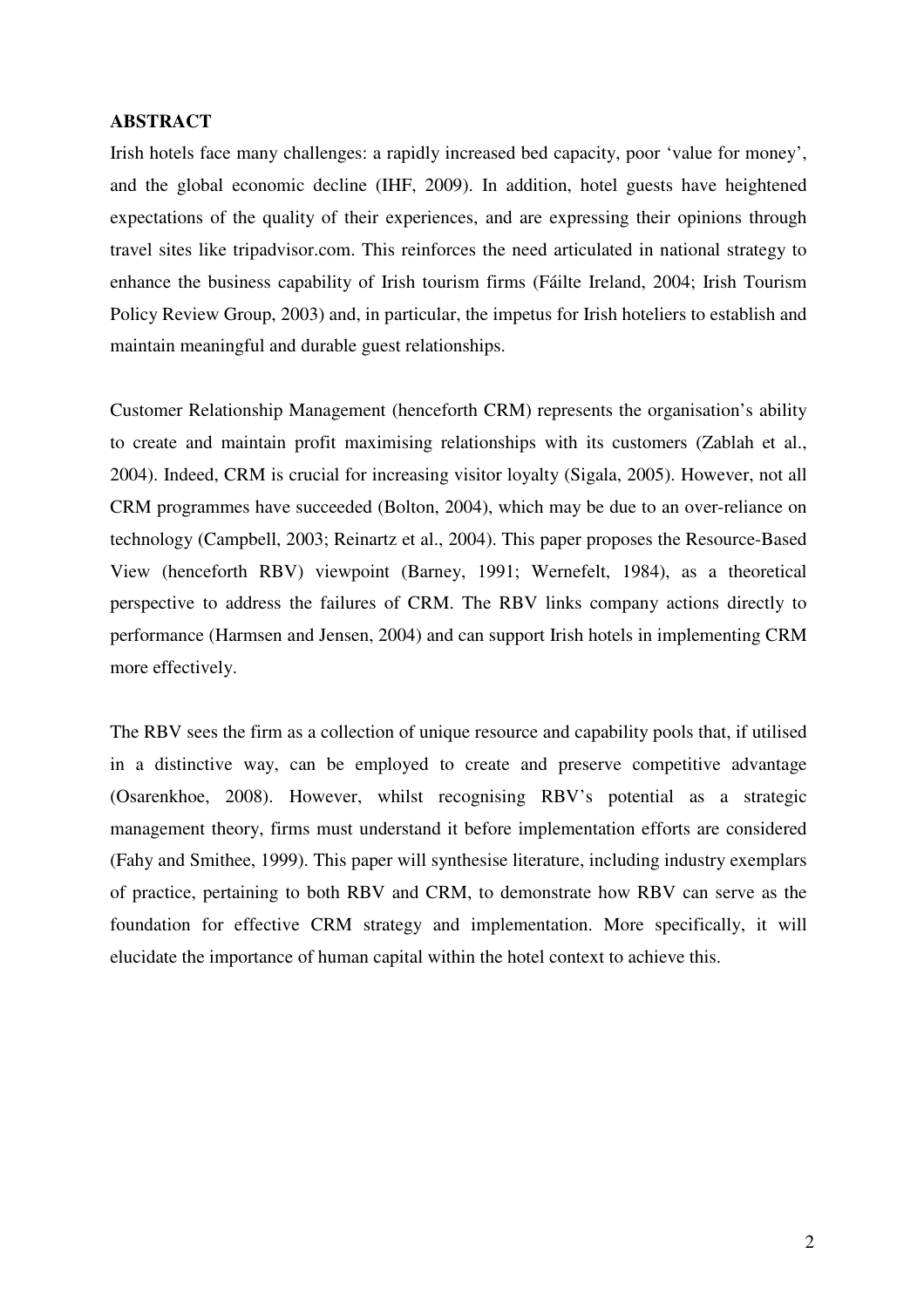#### **INTRODUCTION**

Irish hotels face many challenges: a rapidly increased bed capacity, sub-standard 'value for money', and the global economic decline (IHF, 2009b). In addition, hotel guests have heightened expectations of the quality of their experiences, and are expressing their opinions through travel sites like tripadvisor.com. Satisfaction with price has marginally decreased since 2007 and is at its lowest level over the past seven years for top grade hotels (Fáilte Ireland, 2008). In light of this, hotels are now creating special offers in a bid to counteract the downturn in demand (Irish Times, 2009). This reinforces the need articulated in national strategy to enhance the business capability of Irish tourism firms (Fáilte Ireland, 2004; Irish Tourism Policy Review Group, 2003), that respond flexibly to market changes (IHF, 2009a). Irish hoteliers need to establish and maintain meaningful and durable guest relationships. They must focus on CRM programs whose strategies promote the conception of durable, dichotomous and profitable relationships with guests who constantly frequent establishments.

This paper is organised as follows: The first two sections will involve a brief assessment of both RBV and CRM literature streams. Next, the third section will focus on the link between both RBV and CRM, and how the principles of RBV can benefit both CRM strategy and implementation. Following this, examples of best practices relating to hotel experiences with CRM is presented. Finally, the paper will conclude with a discussion.

## **THE RESOURCE-BASED VIEW (RBV) OF THE FIRM**

The RBV sees the firm as a collection of unique resource and capability pools that, if utilised in a distinctive way, can be employed to create and preserve competitive advantage (Osarenkhoe, 2008). This sustained competitive advantage (SCA) only transpires when a firm implements a value-creating strategy not concurrently being imitated by other businesses (O'Shannassy, 2008). However, resources must fulfill certain criteria in order to deliver SCA: value, barriers to duplication (rarity, inimitability, and non-substitutability) and appropriability (Barney, 1991; Fahy and Smithee, 1999). Value refers to the ability of the firm to conceive or implement strategies that enhance organizational efficiency and effectiveness (Barney, 1991). This is achievable if resources can take advantage of opportunities and nullify threats (Barney, 1991; Meso and Smith, 2000). According to Fahy (2000), the barriers to duplication are: rarity, imitability and non-substitutability. For firms to preserve SCA, valuable resources must be limited in supply, and incapable of being copied by rivals. In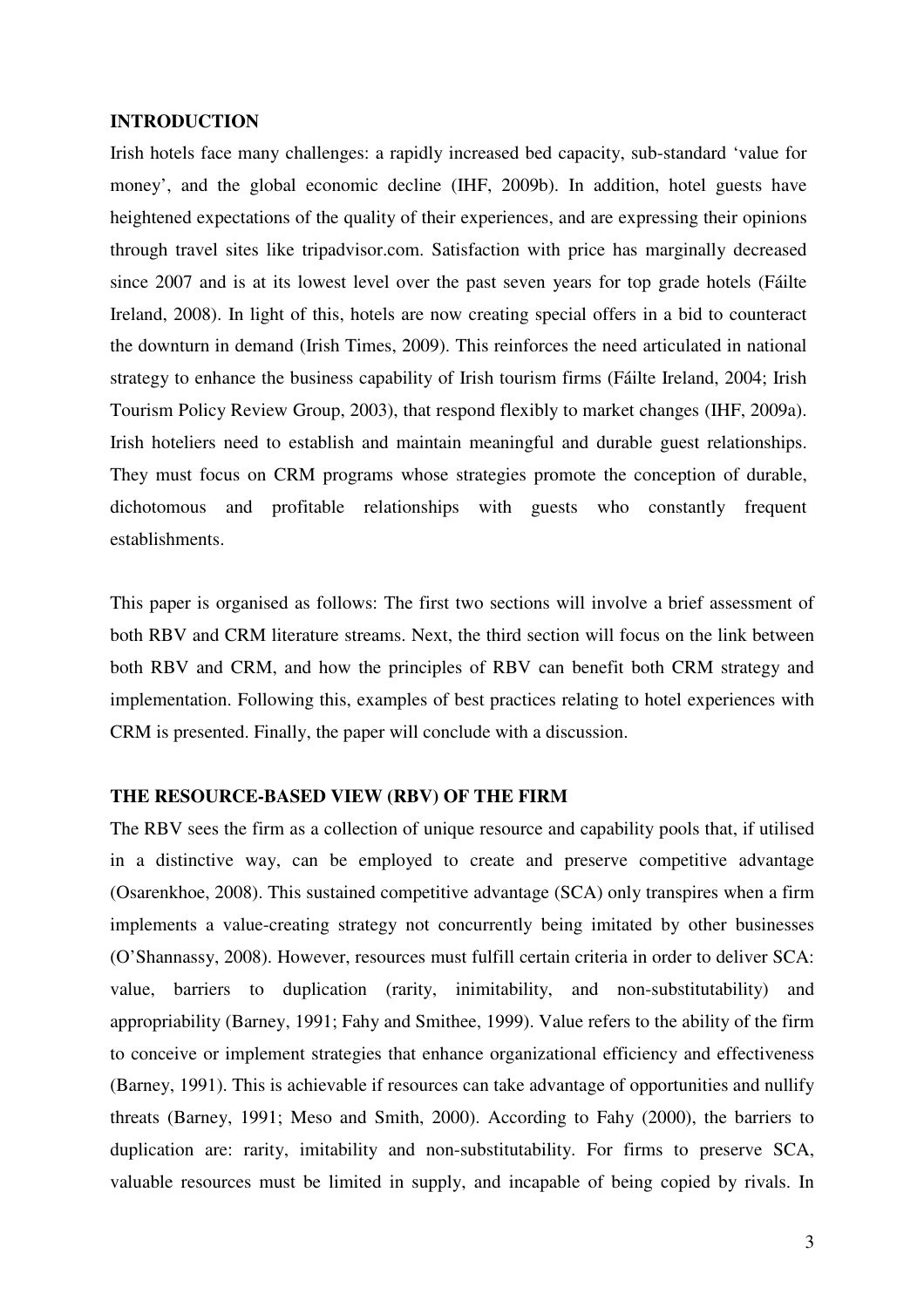addition, suitable resource alternatives cannot be available to competitors. The concept of appropriability examines the extent by which profits generated by a firm's resources are retained by the firm or distributed to other parties (Tangpong, 2008).

However, it has to be acknowledged that resources, on their own, will not achieve SCA; they must go through processes in order to become sources of SCA (Branco and Rodrigues, 2006; Fahy, 2000; Ray et al., 2004). If resources are to deliver their SCA-enhancing potential, organisations must develop and use their capabilities. Capabilities comprise of skills, tacit knowledge and social relationships rooted in the routines, managerial processes, communicative practices and culture (Pandza et al., 2003). They are a special type of resource that make other resources more productive (Makadok, 2001). Capabilities symbolize the capacity of a set of firm resources to be able to consistently carry out specific tasks or activities (Smith, 2008).

#### **CUSTOMER RELATIONSHIP MANAGEMENT (CRM)**

The core aim of Customer Relationship Management (CRM) is to focus on improving the creation and management efforts of firms with respect to their relationships with customers (Geib et al., 2005). It accomplishes this by analysing and using marketing databases and leveraging communication media to establish practices and methods that will maximise the lifetime value of each individual customer to the firm (Kumar and Reinartz, 2006). These distinctive relationships have the potential to increase customer retention (Zindelin, 2006), resulting in greater loyalty and profitability (Chen and Popovich, 2003). In addition to this, CRM should help firms to create an optimum fit between a firm's investments and satisfying its customers' needs as a means to maximise profits (Gebert et al., 2003; Schierholz et al., 2007). According to Payne and Frow (2004), this is possible through creating, developing and enhancing relationships with the firm's most profitable customers.

#### **CONNECTING RBV AND CRM**

It should be recalled that the RBV sees the firm as collections of unique resource and capability pools that, if utilised in a distinctive way, can be employed to create and preserve competitive advantage (Osarenkhoe, 2008). The RBV is an appropriate multi-dimensional perspective for CRM implementation because it links superior firm performance to a firm's resource and capability pools (Coltman, 2007). Xu et al. (2002) stress that maintaining customer relationships through CRM is the only competitive advantage of the modern era.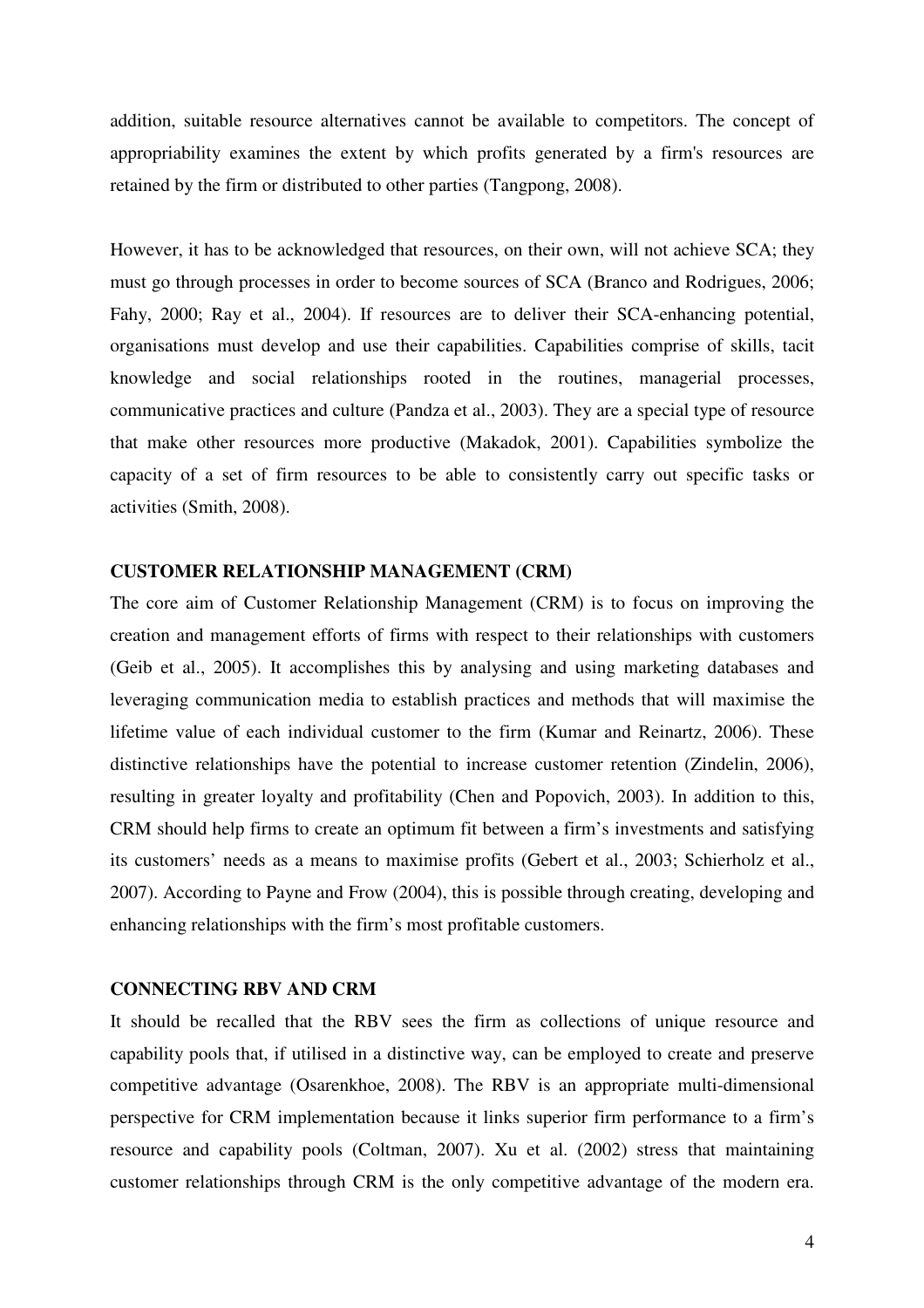Plakoyiannaki and Tzokas (2002) state that firms need five capabilities for successful CRM implementation: learning and MO capabilities, integration capabilities, analytical capabilities, operational capabilities and directional capabilities.

The RBV perspective stresses that resources can only deliver value to a firm if they are capable of seizing opportunities and negating threats (Barney, 1991; Meso and Smith, 2000). With the help of knowledge about individual preferences attained from data conversion, cross-selling and up-selling efforts of sales personnel permit firms to exploit novel market opportunities. This constant interaction between customers and employees render firms more resilient against competitive threats (Judson et al., 2007). Additionally, the way in which both people and processes are integrated could be difficult to duplicate (Boulding et al., 2005). In addition, the strategy, philosophy, implementation, and management of CRM systems can be non-substitutable and difficult to copy, thus rendering it a distinguishing element that can confer a SCA to a firm (Smith, 2006). Successful CRM implementation requires the availability of resources, notably people and technological tools.

Chen and Popovich (2003) refer to a firm's workforce as the primary element of customer relationship building. This is because the necessary capabilities are knowledge-based components, comprising of know-how and skills, which are embedded in employees (Olavarrieta and Ellinger, 1997). Moreover, capabilities involve the development, accumulation and flow of information (Ensign, 2004; Killen et al., 2008), important for the efficiency of CRM initiatives. Information Technology tools can be leveraged to store, analyse, and retrieve this information more efficiently. These resources and capabilities are vital for the effective management of a firm's relationships with its clients (Zablah et al., 2004), and are considered significant sources of SCA (Shi and Yip, 2007). Indeed, Yang (2008) notes a positive association between the interdependent combination of related capabilities (IT, market knowledge and human resources) and the performance of CRM. Shi and Yip (2007) emphasise the importance of exploiting customer knowledge for CRM initiatives from the RBV perspective: its use has a constructive effect on both service delivery and the relationship capacity of hotel employees.

# **EXAMPLES OF BEST PRACTICE**

A prime example of 'best practice' of customer service in the hospitality industry is the international hotel chain Ritz-Carlton (Kandampully and Hu, 2007). Kandampully and Hu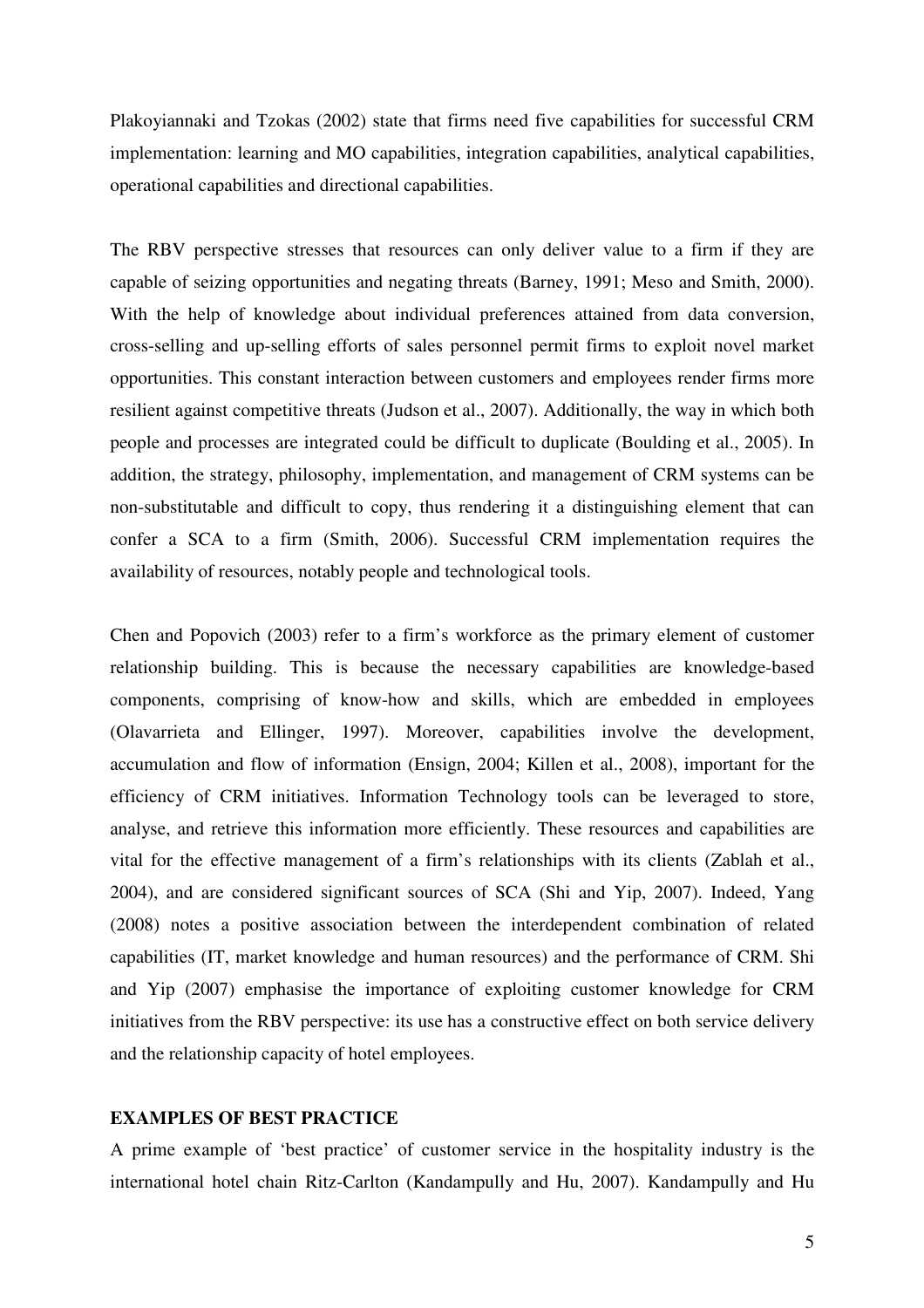(2007) stress that the commitment of Ritz-Carlton has brought about opportunities to develop numerous ways to constantly enhance its standard of service, creating a consistent, superior service image with its guests, which reinforces their loyalty to the hotel. This is mainly attributable to utilising the ingenuity of their employees with respect to creating positive relationships with guests (Timmerman, 2009). Timmerman (2009) further emphasises that this process allows Ritz-Carlton<sup>1</sup> to construct learning cycles that enhance its organisational knowledge and capabilities. Indeed, persistence in organizational commitment has a constructive impact on service quality as well as a firm's performance (Maxwell and Steele, 2003). Similarly, the willingness of Delta Hotels<sup>2</sup> to seek suggestions from front-line staff and view them as equals in contributing to their business success (Pallet et al., 2003). Davenport et al.  $(2002)$  note the efforts of forging customer loyalty by Marriott Hotels<sup>3</sup>, which they achieve by offering consistent levels of both guest recognition and service throughout all of its subsidiaries. Kim and Oh (2004) attribute the success of Marriott Hotels to its culture that facilitates staff to exploit service-enhancing opportunities, and has granted Marriott the rewards of SCA.

The hotel sector has the greatest potential of all industries with regards to CRM application (Piccoli et al., 2003). This is attributable to the trait of concurrent production and consumption that gives service firms the opportunity to create customer relationships (Grönroos, 1994). Hotels currently profit from the capacity of CRM to enhance communication efforts with customers; regular guests of Six Continents Hotels $4$  can use its online website to access the directory, their booking confirmation, personal schedule and individual loyalty accounts (Louvieris et al., 2003). For the authors, a key success factor for hotels depends on customers being able to avail of a choice of communicative methods that satisfy their needs. Indeed, failure to do this can result in reduced business and/or insolvency (Gabbie and O'Neill, 1996). Furthermore, Min et al. (2002) stress the importance of hotels to exploit data mining capacities of CRM; competitive advantage can only be attained if guest information obtained from interactions is organised into distinct profiles. Jain and Jain (2005) carried out surveys with executives that were hotel guests. The questions asked respondents to evaluate the effectiveness of CRM programs in hotels. Out of the nine factors identified, the

 $\overline{a}$ 

 ${}^{1}$ Ritz-Carlton is a brand of luxury hotel and resorts, with 70 properties located in major cities across 23 countries. <sup>2</sup>Delta Hotels is a Canadian-based hotelier that has 44 hotels and resorts nationally.

<sup>&</sup>lt;sup>3</sup>Marriott International is a subsidiary of Ritz-Carlton group and has approx. 3,150 properties located in 68 countries worldwide.

<sup>&</sup>lt;sup>4</sup>Six Continents Hotels (now known as InterContinental Hotels Group) is a British hotel brand franchiser. The group franchises over 3,200 hotels in 97 countries worldwide.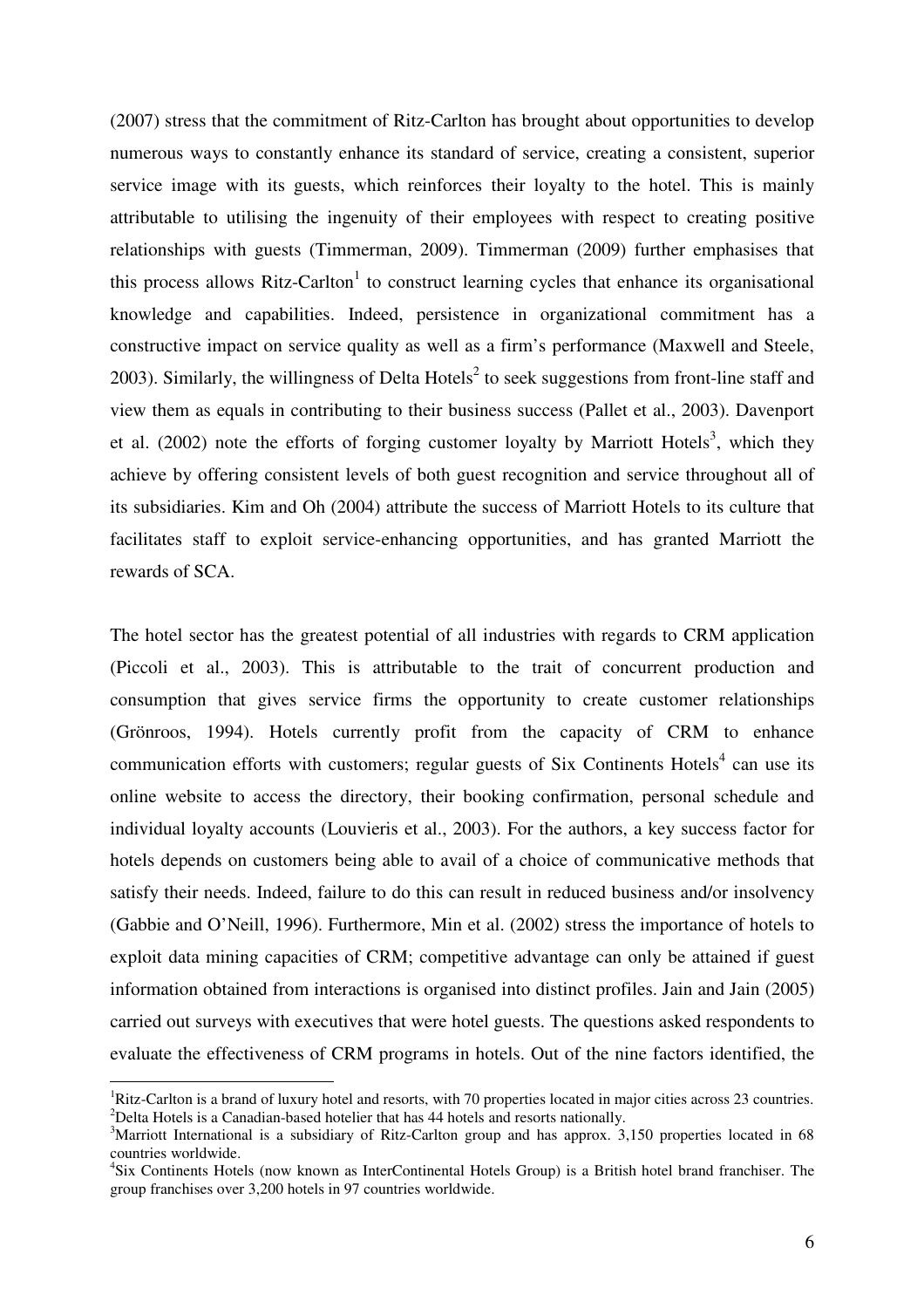three that explained its effectiveness most were: the value proposal, recognition of valued customers, and a customer-centred orientation. Interviews, conducted by Sigala (2005), with Greek hotel managers also noted the importance of staff motivation and training to CRM success. In essence, CRM should be integrated with and be fed into guest service. Piccoli et al. (2003) succinctly fortify the previous statement: firms that partake in continually collating and analysing data relating to guest preferences and transactional activities are more adept in providing a superior and personalised service to guests.

#### **CONCLUSION**

The use of RBV in CRM strategy and implementation within the hotel sector has been clearly demonstrated in this paper. The underlying concept of RBV focuses on utilising idiosyncratic collections of resources and capabilities to deliver sustained competitive advantage in a market. This theory can be applied to CRM as its implementation also requires capabilities. Capabilities are the organisational processes that deploy resources to improve organisational performance, with the outcome of enhancing value for guests (Nasution and Mavondo, 2008).

Its implementation requires the integration of resources (people, processes and technology) to create customer relationships that generate value for both the firm and its customer base. The intelligent use of technologies, and not technology itself, will augment the value of their offerings; this will help hotels to differentiate themselves from their rivals (Lee et al., 2003). At Ritz-Carlton, every staff member has instant access to computerised information relating to guest needs and preferences during previous visits at all Marriott branches. Davenport et al. (2002) emphasize that rapid access to information at the initial stage of customer interaction is indicative of a superior service. Following this, viable hotel guest relationships must ensure the following conditions: (1) guests must always have their needs met, (2) value is added to core services, (3) guests get an differentiated service, and (4) hoteliers should concentrate their efforts on targeting the most profitable guests (McIlroy and Barnett, 2000).

Hotel operations are 'custom-made' for CRM, they way in which they conduct business gives them numerous opportunities to learn about customers needs and wants (Piccoli et al., 2003). To take advantage of such opportunities, hoteliers must develop enduring strategies that orientate both the firm and its employees to put the customer at the forefront (Kandampully and Hu, 2007). This will encourage the implementation of CRM strategies that promote the collation, conversion and dispersion of pertinent data across the entire firm in order to create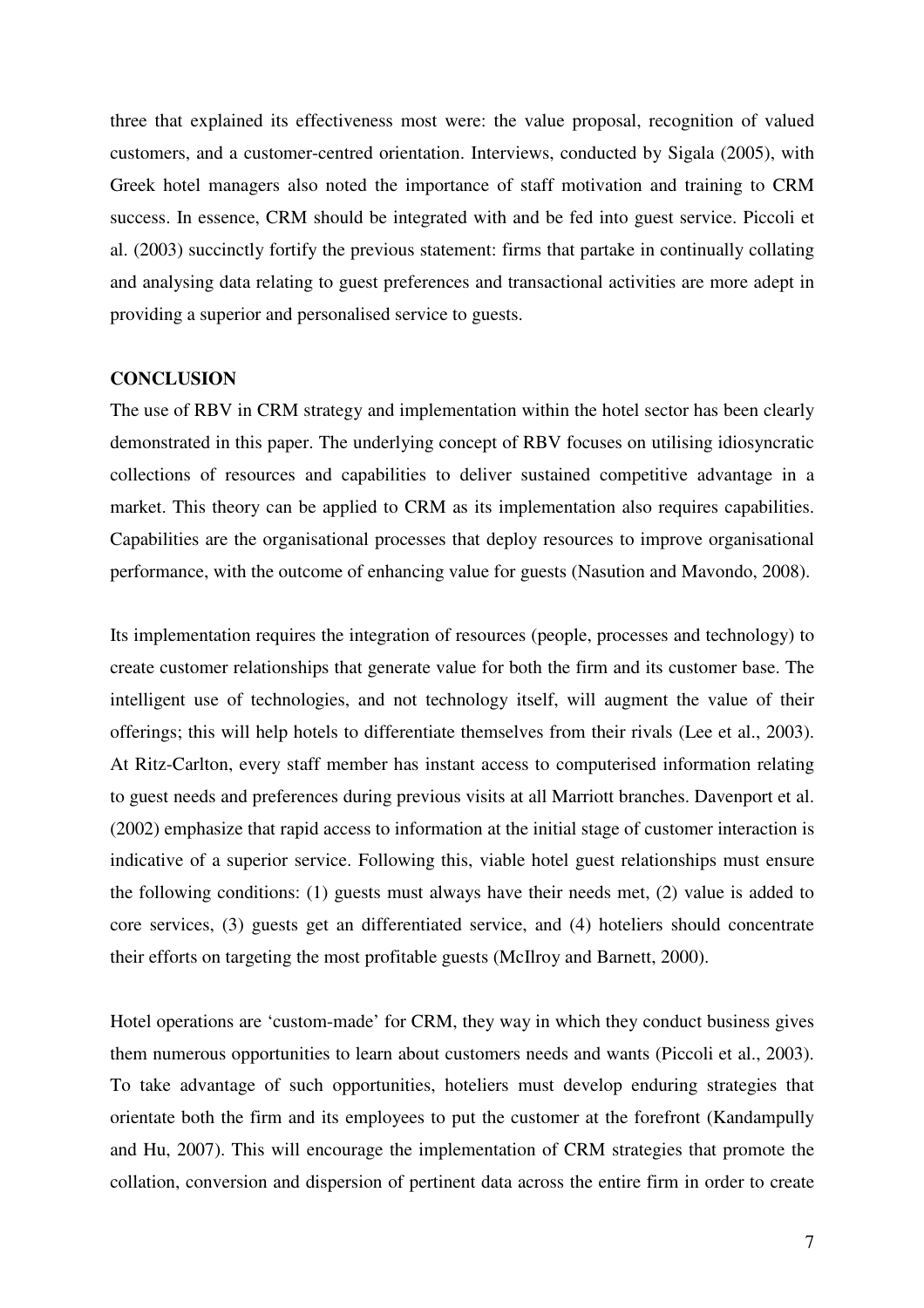unique, personalised experiences (Sigala and Connolly, 2004, cited in Sigala, 2005). To do this, hotel managers need to fully understand the opinions of their front-line staff in relation to the climate within the hotel (Bellou and Andronikidis, 2009), given that people are the lifeblood of CRM initiatives (Chen and Popovich, 2003), and a prime example of a resource (Barney, 1991).

However, hoteliers need to go beyond delivering customer service: they must fully incorporate effective CRM systems into their relationship building efforts. Mastery of CRM requires firms to modify its operations so that everyone in the organisation has a singular view of the customer, which then facilitates the delivery of a consistent and personalised service throughout all customer touch points (Piccoli et al., 2003). Despite the acknowledgement of needing a comprehensive view of the customer, literature pertaining to customer-relating capability (CRC) from a front-line employee perspective is very scarce. Therefore, the research agenda is to bridge the existing gap with respect to utilising the RBV perspective to address this CRM issue, and raises a key question: is the Irish hotel industry fully exploiting front-line staff to inform relationship marketing programs?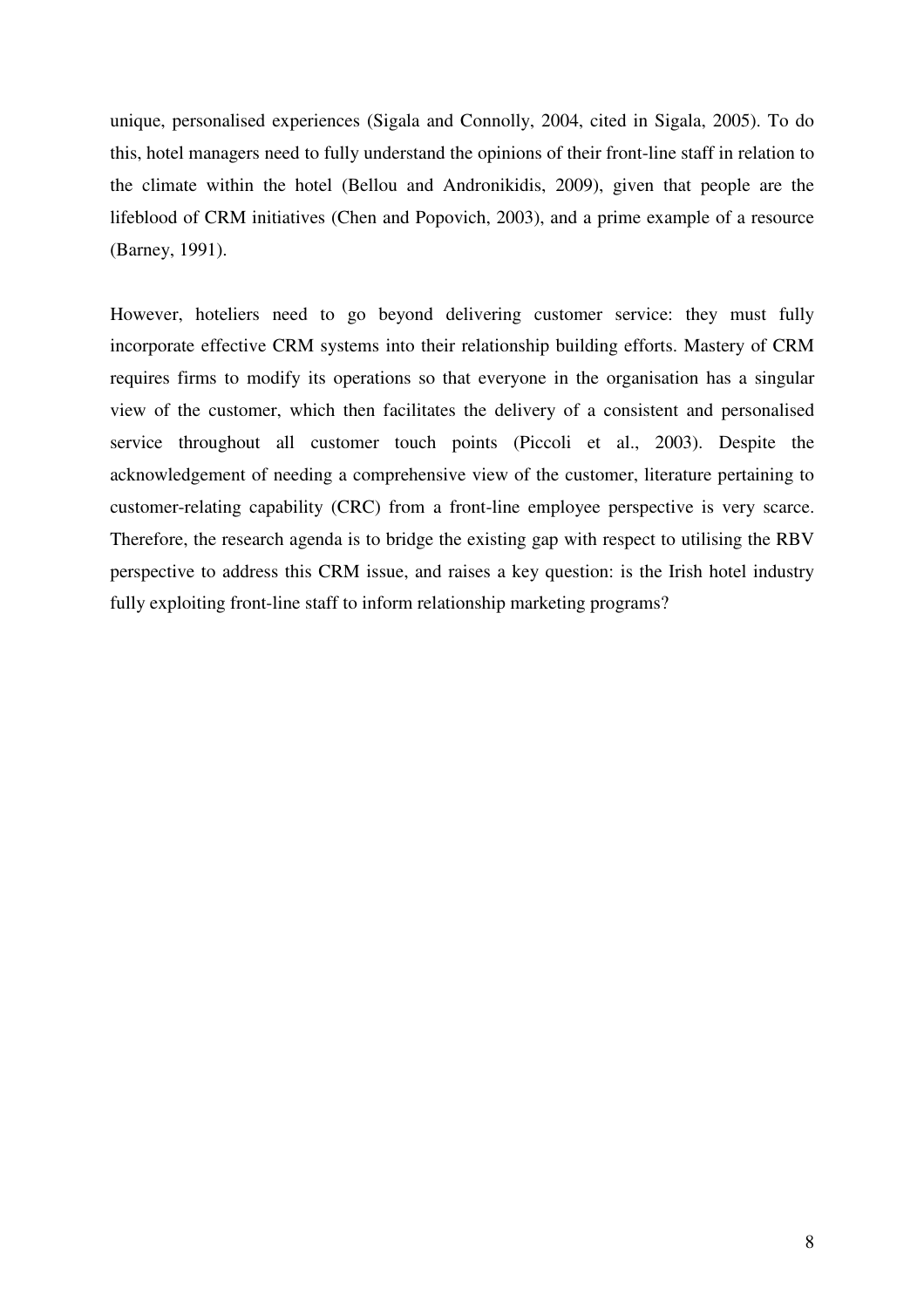#### **REFERENCES**

- Ambrosini, V. and Bowman, C. (2009), "What are dynamic capabilities and are they a useful construct in strategic management?", *International Journal of Management Reviews*, Vol. 11 No. 1, pp. 29-49.
- Augier, M. and Teece, D.J. (2007), "Dynamic capabilities and multinational enterprise: Penrosean insights and omissions", *Management International Review*, Vol. 47 No. 2, pp. 175-192.
- Barney, J.B. (1991), "Firm Resources and Sustained Competitive Advantage", *Journal of Management*, Vol. 17 No. 1, pp. 99-120.
- Bohling, T., Bowman, D., Lavalle, S., Vikas, M., Narayandas, D., Ramani, G. and Varadarajan, R. (2006), "CRM Implementation: Effectiveness Issues and Insights", *Journal of Service Research: JSR*, Vol. 9 No. 2, pp. 184-194.
- Boulding, W., Staelin, R., Ehret, M. and Johnston, W.J. (2005), "A Customer Relationship Management Roadmap: What Is Known, Potential Pitfalls, and Where to Go", *American Marketing Association*, Vol. 69 No. 10, pp. 155-166.
- Branco, M.C. and Rodrigues, L.L. (2006), "Corporate Social Responsibility and Resource-Based Perspectives", *Journal of Business Ethics*, Vol. 69 No. 2, pp. 111-132.
- Bueren, A., Schierholz, R., Kolbe, L.M. and Brenner, W. (2005), "Improving performance of customerprocesses with knowledge management", *Business Process Management Journal*, Vol. 11 No. 5, pp. 573- 588.
- Busbin, J.W., Johnson, J.T. and DeConinck, J. (2008), "The Evolution of Sustainable Competitive Advantage: From Value Chain to Modular Outsource Networking", *Competition Forum*, Vol. 6 No. 1, pp. 103-108.
- Carbonara, G. and Caiazza, R. (2008), "From Knowledge to Dynamic Capabilities: Double Learning Process in Unordinary Events", *The Business Review, Cambridge*, Vol. 11 No. 2, pp. 247-251.
- Chau, V.S. and Witcher, B.J. (2008), "Dynamic capabilities for strategic team performance management: the case of Nissan", *Team Performance Management*, Vol. 14 No. 3/4, pp. 179-191.
- Chen, I.J. and Popovich, K. (2003), "Understanding customer relationship management (CRM): People, process and technology", *Business Process Management Journal*, Vol. 9 No. 5, pp. 672 - 688.
- Coltman, T. (2007), "Why build a customer relationship management capability?", *The Journal of Strategic Information Systems*, Vol. 16 No. 3, pp. 301-320.
- Daniel, E.M. and Wilson, H.N. (2003), "The role of dynamic capabilities in e-business transformation", *European Journal of Information Systems*, Vol. 12 No. 4, pp. 282-296.
- Eisenhardt, K.M. and Martin, J.A. (2000), "Dynamic capabilities: What are they?", *Strategic Management Journal*, Vol. 21 No. 10/11, pp. 1105-1121.
- Ensign, P.C. (2004), "A resource-based view of interrelationships among organizational groups in the diversified firm", *Strategic Change*, Vol. 13 No. 3, pp. 125-137.
- Fahy, J. (2000), "The resource-based view of the firm: some stumbling-blocks on the road to understanding sustainable competitive advantage", *Journal of European Industrial Training*, Vol. 24 No. 2/3/4, pp. 94-104.
- Fahy, J. and Alan, S. (1999), "Strategic Marketing and the Resource Based View of the Firm", *Academy of Marketing Science Review*, Vol. 1999 No. 10, pp. 1-19.
- Fáilte Ireland (2004), *Competing Through People: A Human Resource Development Strategy for Irish Tourism 2005-2010*, Dublin.
- Gabbie, O. and O'Neill, M.A. (1996), "SERVQUAL and the Northern Ireland hotel sector: a comparative analysis – part 1", *Managing Service Quality*, Vol. 6 No. 6, pp. 25-32.
- Gebert, H., Geib, M., Kolbe, L.M. and Brenner, W. (2003), "Knowledge-enabled Customer Relationship Management - Integrating Customer Relationship Management and Knowledge Management Concepts", *Journal of Knowledge Management*, Vol. 7 No. 5, pp. 107-123.
- Geib, M., Reichold, A., Kolbe, L. and Brenner, W. (2005), "Architecture for Customer Relationship Management Approaches in Financial Services", *In Proceedings of the 38th Hawaii International Conference on System Sciences*, Vol. No. pp. 1-10.
- Govind Menon, A. (2008), "Revisiting Dynamic Capability", *IIMB Management Review*, Vol. 20 No. 1, pp. 22- 33.
- Grönroos, C. (1994), "From Marketing Mix to Relationship Marketing: Towards a Paradigm Shift in Marketing", *Management Decision*, Vol. 32 No. 2, pp. 4-20.
- Hansotia, B. (2002), "Gearing up for CRM: Antecedents to successful implementation", *Journal of Database Marketing*, Vol. 10 No. 2, pp. 121-132.
- Hou, J.J. (2008), "Toward a research model of market orientation and dynamic capabilities", *Social Behaviour and Personality*, Vol. 36 No. 9, pp. 1251-1268.
- Irish Hotel Federation (2009a), *Irish Tourism needs a sharper approach to marketing*.
- Irish Hotel Federation (2009b), *Radical Measures Required to Safeguard Ireland's Largest Indigenous Industry.* Irish Tourism Policy Review Group (2003), *New Horizons for Irish Tourism: An Agenda for Action*.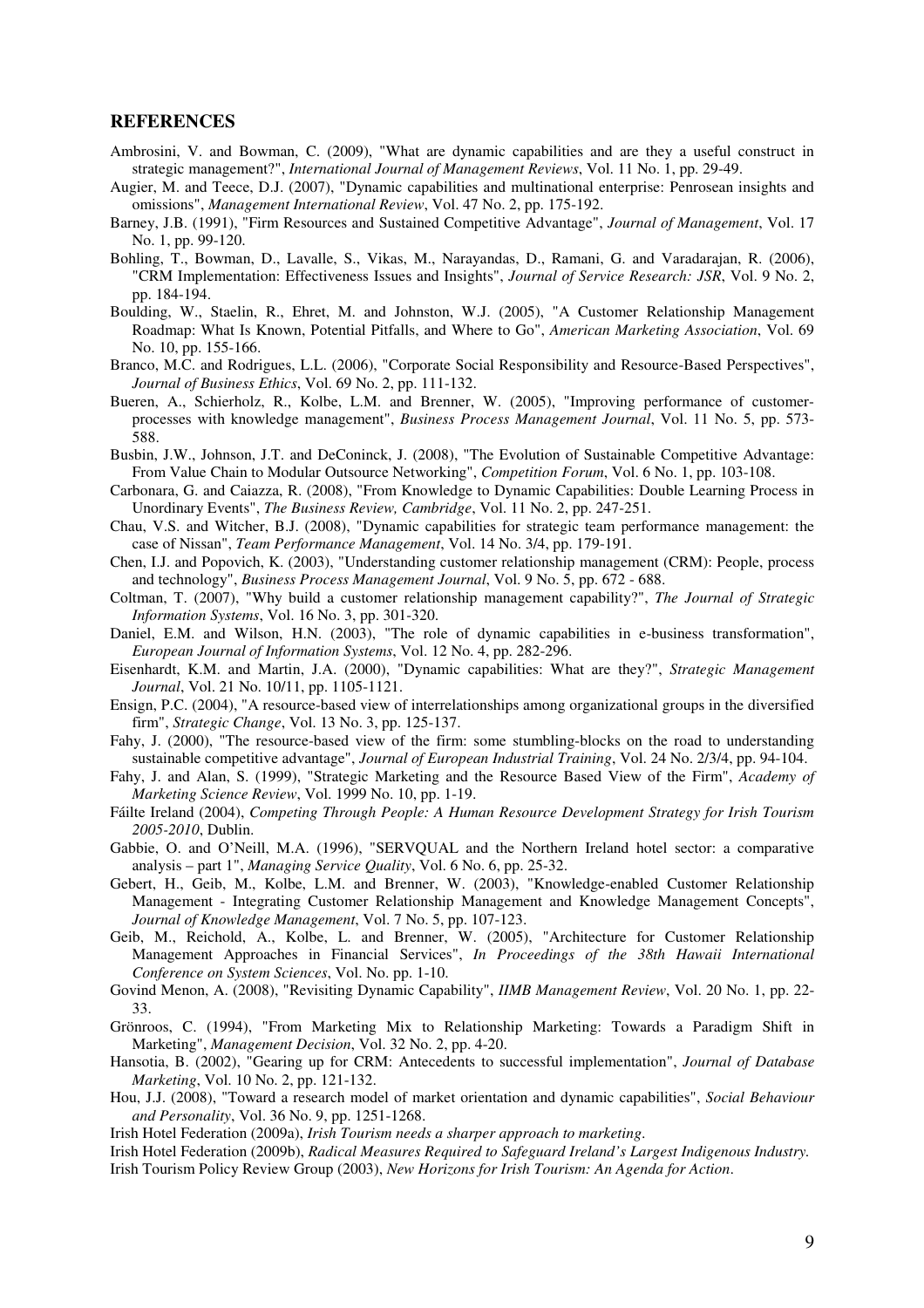Jain, R. and Jain, S. (2005), "Towards relational exchange in services marketing: Insights from hospitality industry", *Journal of Services Research*, Vol. 5 No. 2, pp. 139-150.

Jaworski, B., Kohli, A.K. and Sahay, A. (2000), "Market-driven versus driving markets ", *Journal of the Academy of Marketing Science*, Vol. 28 No. 1, pp. 45-54.

- Judson, K.M., Aurand, T.W. and Karlovsky, R.W. (2007), "Applying relationship marketing principles in the university setting: an adaptation of the exchange relationship typology", *Marketing Management Journal*, Vol. 17 No. 1, pp. 184-197.
- Kandampully, J. and Hu, H. (2007), "Do hoteliers need to manage image to retain loyal customers?", *International Journal of Contemporary Hospitality Management*, Vol. 19 No. 6, pp. 435-443.
- Kennedy, A., Kelleher, C. and Quigley, M. (2006), "CRM Best Practice: Getting it Right First Time at ESB International (ESBI)", *Irish Journal of Management*, Vol. 27 No. pp. 255-272.
- Killen, C.P., Hunt, R.A. and Kleinschmidt, E.J. (2008), "Learning investments and organizational capabilities: Case studies on the development of project portfolio management capabilities", *International Journal of Managing Projects in Business*, Vol. 1 No. 3, pp. 334-351.

Kim, B.Y. and Oh, H. (2004), "How do firms obtain a competitive advantage?", *International Journal of Contemporary Hospitality Management*, Vol. 16 No. 1, pp. 65-71.

- Kohli, A.K. and Jaworski, B.J. (1990), "Market Orientation: The Construct, Research Propositions, and Managerial Implications", *Journal of Marketing*, Vol. 54 No. 4, pp. 1-18.
- Kracklauer, A., Passenheim, O. and Seifert, D. (2001), "Mutual customer approach: how industry and trade are executing collaborative customer relationship management", *International Journal of Retail & Distribution Management*, Vol. 29 No. 12, pp. 515 - 519.
- Kumar, V. and Reinartz, W.J. (2006), *Customer Relationship Management: A Databased Approach*, Hoboken: Wiley and Sons.
- Langerak, F. and Verhoef , P.C. (2003), "Strategically embedding CRM", *Business Strategy Review*, Vol. 14 No. 4, pp. 73-80.
- Lee, H. and Kelley, D. (2008), "Building dynamic capabilities for innovation: an exploratory study of key management practices", *R&D Management*, Vol. 38 No. 8, pp. 155-168.
- Louvieris, P., Driver, J. and Powell-Perry, J. (2003), "Managing customer behaviour dynamics in the global hotel industry", *Journal of Vacation Marketing*, Vol. 9 No. 2, pp. 164-173.
- Makadok, R. (2001), "Toward a synthesis of the resource-based and dynamic-capability views of rent creation", *Strategic Management Journal*, Vol. 22 No. 5, pp. 387-401.
- McIlroy, A. and Barnett, S. (2000), "Building customer relationships: do discount cards work?", *Managing Service Quality*, Vol. 10 No. 6, pp. 347-355.
- Maxwell, G. and Steele, G. (2003), "Organisational commitment: a study of managers in hotels", *International Journal of Contemporary Hospitality Management*, Vol. 15 No. 7, pp. 368-369.
- Mendoza, L.E., Marius, A., Pérez, M. and Grimán, A.C. (2006), "Critical success factors for a customer relationship management strategy", *Information and Software Technology*, Vol. 49 No. 8, pp. 913-945.
- Meso, P. and Smith, R. (2000), "A resource-based view of organizational knowledge management systems", *Journal of Knowledge Management*, Vol. 4 No. 3, pp. 224-234.
- Min, H., Min, H. and Emam, A. (2002), "A data mining approach to developing the profiles of hotel customers", *International Journal of Contemporary Hospitality Management*, Vol. 14 No. 6, pp. 274-285.
- Narver, J.C. and Slater, S.F. (1990), "The Effect of a Market Orientation on Business Profitability", *Journal of Marketing*, Vol. 54 No. 10, pp. 20-35.
- Nasution, H.N. and Mavondo, F.T. (2008), "Organisational capabilities: antecedents and implications for customer value", *European Journal of Marketing*, Vol. 42 No. 3/4, pp. 477-501.
- Ngai, E.W.T. (2005), "Customer relationship management research (1992-2002): An academic literature review and classification", *Marketing Intelligence & Planning*, Vol. 23 No. 6/7, pp. 582-605.
- Nguyen, T., H., Sherif, J., S. and Newby, M. (2007), "Strategies for successful CRM implementation", *Information Management & Computer Security*, Vol. 15 No. 2, pp. 102-115.
- O'Shannassy, T. (2008), "Sustainable competitive advantage or temporary competitive advantage: Improving understanding of an important strategy construct", *Journal of Strategy and Management*, Vol. 1 No. 2, pp. 168-180.
- Olavarrieta, S. and Ellinger, A.E. (1997), "Resource-based theory and strategic logistics research", *International Journal of Physical Distribution & Logistics Management*, Vol. 27 No. 9/10, pp. 559-587.
- Osarenkhoe, A. (2008), "What characterises the culture of a market-oriented organisation applying a customerintimacy philosophy?", *Journal of Database Marketing & Customer Strategy Management*, Vol. 15 No. 3, pp. 169-190.
- Pallet, W.J., Taylor, W.W. and Jayawardena, C. (2003), "People and quality: the case of Delta Hotels", *International Journal of Contemporary Hospitality Management*, Vol. 15 No. 6, pp. 349-351.